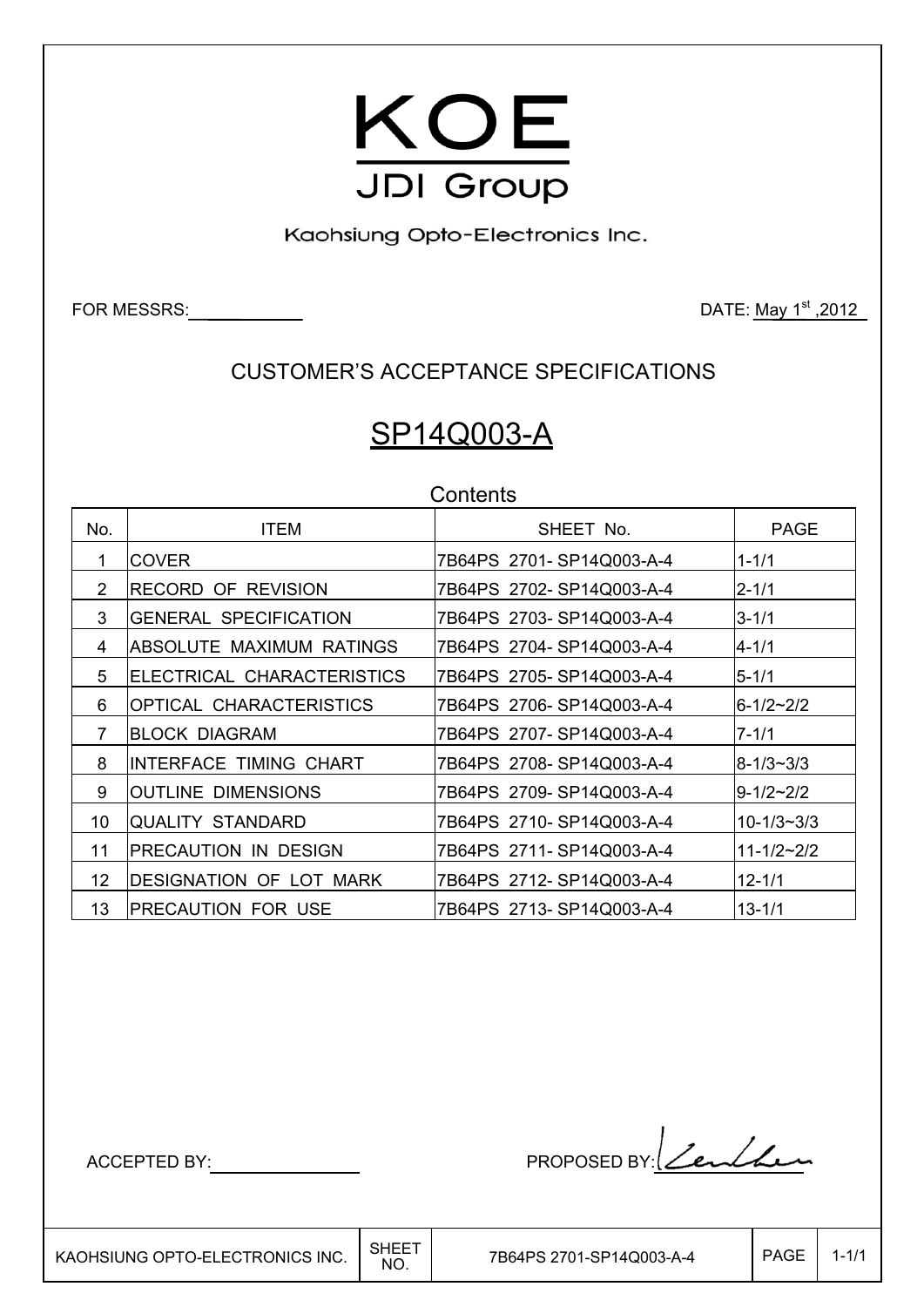#### RECORD OF REVISION DATE SHEET No. 1  $Jul.13, '07$  7B64PS 2703 – 3. GENERAL SPECIFICATIONS SP14Q003-A-2 Added (10) Backlight Type LED(Color : white) Page 3-1/1  $\downarrow$ (10) Backlight Type LED(Color : white) Life time :  $40Kh$  @  $25^{\circ}$ C Note : Life time for half of initial brightness 7B64PS 2705 – 5.2 ELECTRICAL CHARACTERISTICS OF LED BACKLIGHT SP14Q003-A-2 Revised Page 5-1/1 ALLOWABLE FORWARD CURRENT allowable forward current forward current  $50$  $(mA)230$  $\begin{matrix} 0 \\ 2 \\ 0 \end{matrix}$  30  $\widetilde{\underline{\mathfrak{E}}}$  20 20  $\rightarrow$ 10 10 allowable  $\Omega$ 20 40 60 100  $\Omega$ 80 Ambient Temperature(°C) AMBIENT TEMPERATURE(°) 12. DESIGNATION OF LOT MARK 7B64PS 2712 – **Added** SP14Q003-A-2 REV No. | ITEM Page 12-1/1 - - A Backlight life time : 40kh Mar.06,'09 7B64PS 2712 -12. DESIGNATION OF LOT MARK Revised reversion from REV. A to REV.B SP14Q003-A-3 Page 12-1/1  $May.01$ , 12 All pages  $Company$  name changed: KAOHSIUNG HITACHI ELECTRONICS CO.,LTD.  $\downarrow$ KAOHSIUNG OPTO-ELECTRONICS INC. KAOHSIUNG OPTO-ELECTRONICS INC.  $\Big|\begin{array}{c} \text{SHEET} \ \text{NO} \end{array}\Big|$ 7B64PS 2702-SP14Q003-A-4 | PAGE 2-1/1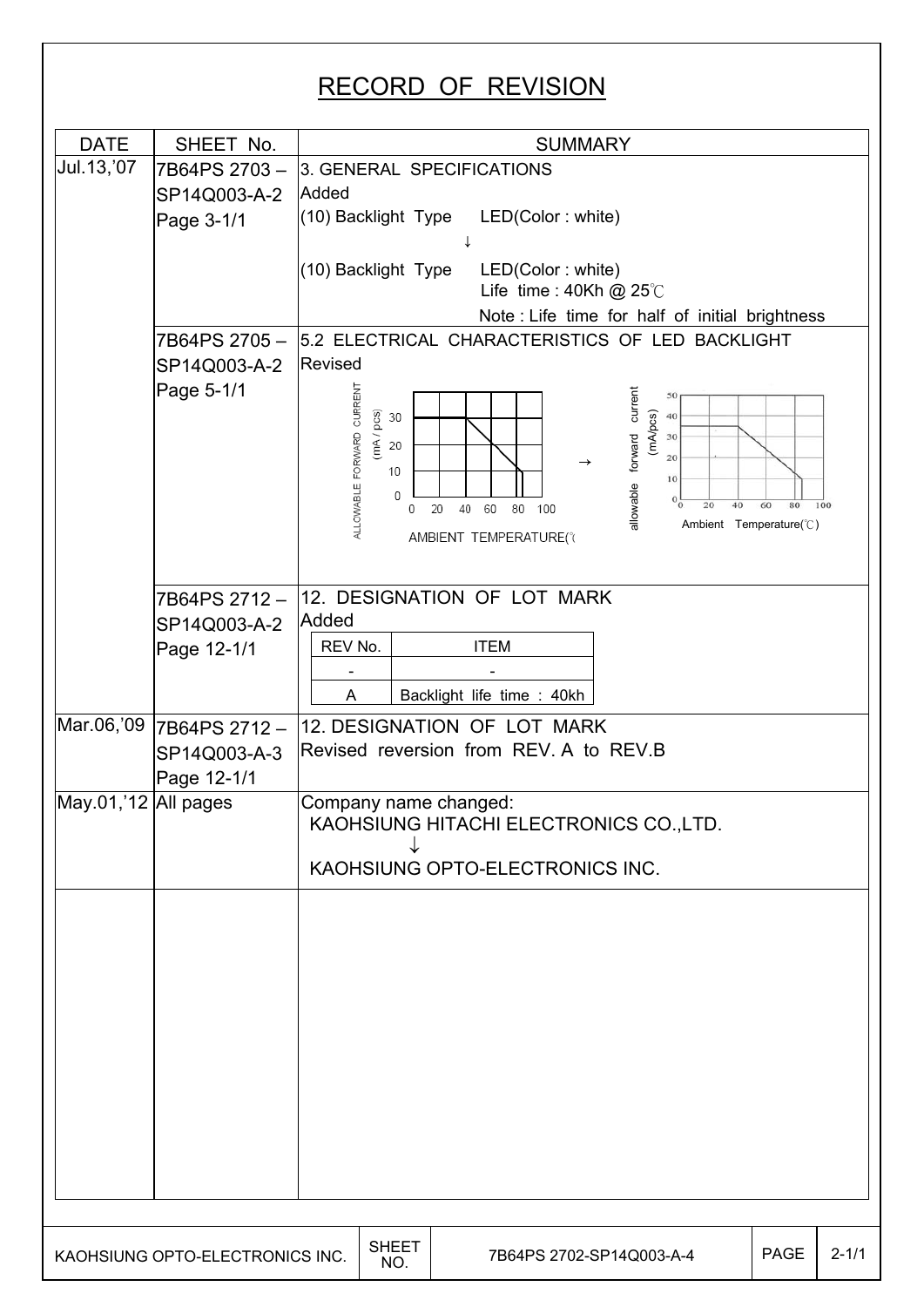# 3. GENERAL SPECIFICATIONS

| (1)  | Part Name                | SP14Q003-A                                     |
|------|--------------------------|------------------------------------------------|
| (2)  | <b>Outer Dimensions</b>  | 167.0(W)mm x 109.0(H)mm x 10.0(D)mm(max.)      |
| (3)  | Effective Display Area   | $120(W)$ mm min. x 89(H)mm min.                |
| (4)  | Dot Size                 | $0.345(W)$ min. x $0.345(H)$ min.              |
| (5)  | Dot Pitch                | $0.360(W)$ mm x $0.360(H)$ mm                  |
| (6)  | Dot Number (Resolution)  | 320 (W) x 240 (H) dots                         |
| (7)  | Duty Ratio               | 1/240                                          |
| (8)  | LCD Type                 | Blue type (Negative type)                      |
|      |                          | The upper polarizer is anti-glare type         |
|      |                          | The bottom polarizer is transmissive type      |
| (9)  | <b>Viewing Direction</b> | 6 O'clock                                      |
| (10) | <b>Backlight Type</b>    | LED(Color: white)                              |
|      |                          | Life time : $40Kh$ @ 25°C                      |
|      |                          | Note: Life time for half of initial brightness |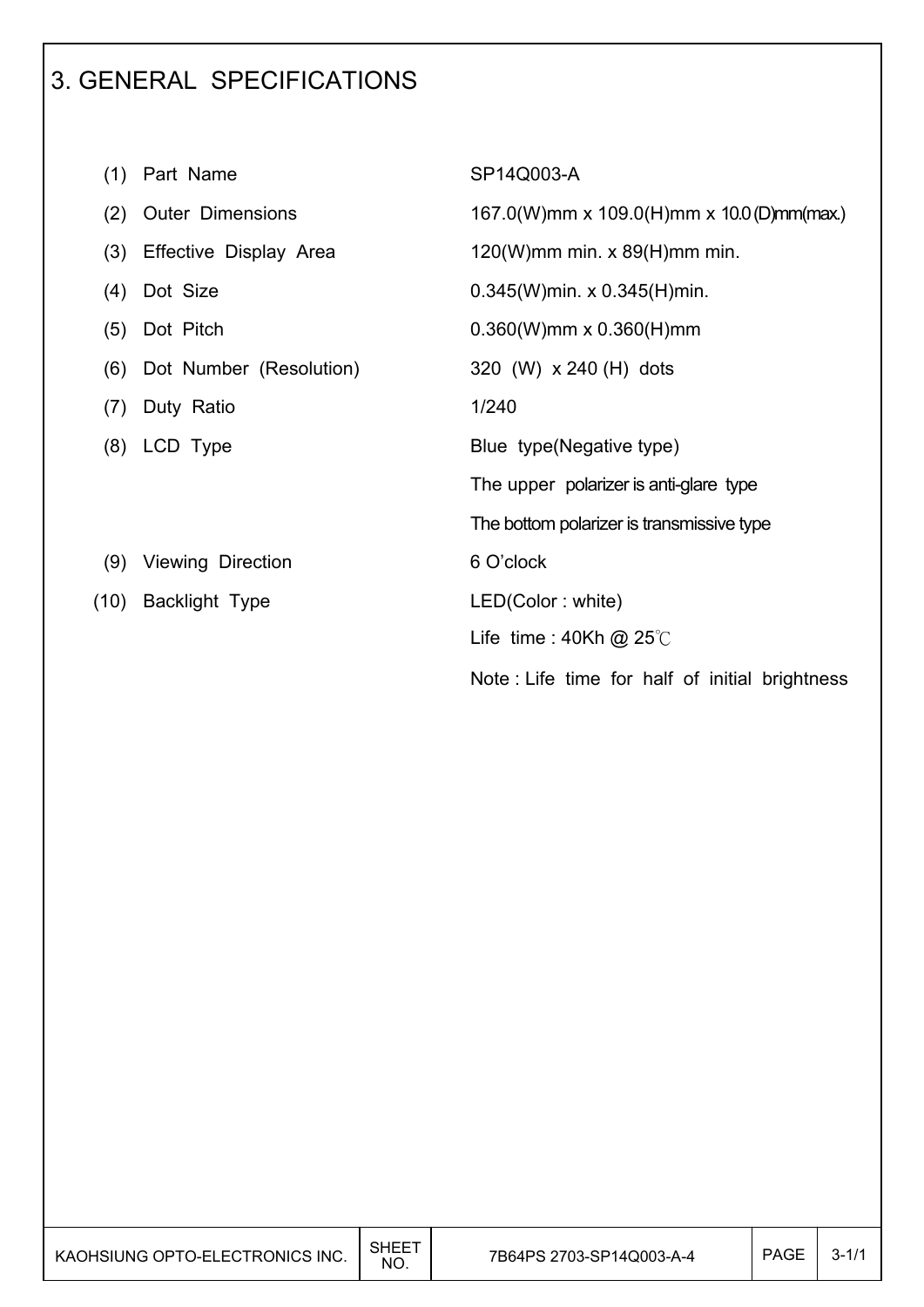# 4. ABSOLUTE MAXIMUM RATINGS

| 4.1 ELECTRICAL ABSOLUTE MAXIMUM RATINGS |                   |             |           |             | VSS=0V : STANDARD |
|-----------------------------------------|-------------------|-------------|-----------|-------------|-------------------|
| ITEM                                    | <b>SYMBOL</b>     | MIN.        | MAX.      | <b>UNIT</b> | <b>REMARKS</b>    |
| Power Supply for Logic                  | <b>VDD-VSS</b>    | $\mathbf 0$ | 6.0       |             |                   |
| Power Supply for LC Driving             | <b>VDD-VEE</b>    | 0           | 27.5      | V           |                   |
| Input Signal Voltage                    | Vi                | $-0.3$      | $VDD+0.3$ | V           | Note1             |
| Input Signal Current                    |                   | 0           |           | Α           |                   |
| Static Electricity                      | VESD <sub>0</sub> |             | ±100      | V           | Note2,3,4         |
|                                         | VESD1             | -           | ±10       | kV          | Note2,3,5         |

Note 1: DOFF , FLM , CL1 , CL2 , D0~D3.

 $\overline{\phantom{a}}$ 

 $\overline{\phantom{a}}$ 

Note 2: Make certain you are grounded when handling LCM.

Note 3: Energy storage capacitance 200pF, discharge resistance 250 $\Omega$  Ta=25°C, 60%RH. Note 4: Contact discharge to I/F connector pins.

Note 5: Contact discharge to front metal bezel.

#### 4.2 ENVIRONMENTAL ABSOLUTE MAXIMUM RATINGS

| <b>ITEM</b>         |                 | <b>OPERATING</b>                      | <b>STORAGE</b>   |                                                     | <b>COMMENT</b>                 |  |
|---------------------|-----------------|---------------------------------------|------------------|-----------------------------------------------------|--------------------------------|--|
|                     | MIN.            | MAX.                                  | MIN.             | MAX.                                                |                                |  |
| Ambient Temperature | $-20^{\circ}$ C | $70^{\circ}$ C                        | -30 $^{\circ}$ C | $80^{\circ}$ C                                      | Note2,3,6                      |  |
| <b>Humidity</b>     | Note1           |                                       |                  | Note1                                               | <b>Without Condensation</b>    |  |
| Vibration           |                 | $2.45m/s^2$<br>0.25G                  |                  | $11.76$ m/s $^{2}$ l.<br>1.2G<br>Note <sub>5</sub>  | Note4<br>1h max.               |  |
| Shock               |                 | $29.4 \text{m/s}^2$<br>3 <sub>G</sub> |                  | 1490.0m/s <sup>2</sup><br>50 G<br>Note <sub>5</sub> | $X \cdot Y \cdot Z$ Directions |  |
| Corrosive Gas       | Not Acceptable  |                                       | Not Acceptable   |                                                     |                                |  |

Note 1:  $Ta \leq 40^{\circ}$  : 85%RH max.

Ta>40 $\degree$  : Absolute humidity must be lower than the humidity of 85%RH at 40 $\degree$ C Note 2: Ta at  $-30^{\circ}$ C < 48h , at  $80^{\circ}$ C < 168h.

 Note 3: Background color changes slightly depending on ambient temperature. This phenomenon is reversible.

Note 4: 5Hz~100Hz (Except resonance frequency)

Note 5: This module should be operated normally after finish the test.

Note 6: The response time will be slower under low temperature.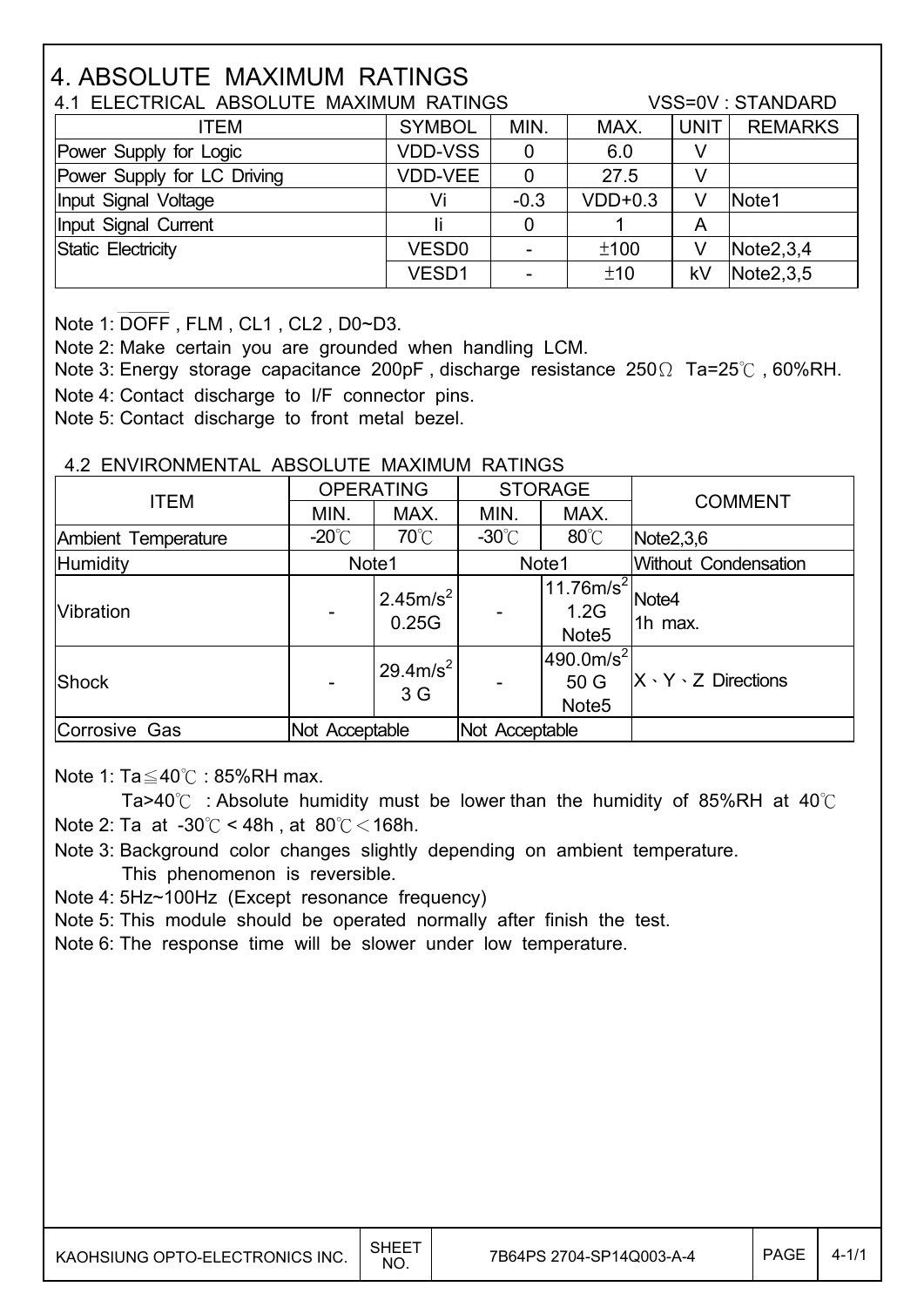#### 5. ELECTRICAL CHARACTERISTICS 5.1 ELECTRICAL CHARACTERISTICS

| ITEM                                         | <b>SYMBOL</b>  | <b>CONDITION</b>                        | MIN.     | TYP.           | MAX.       | <b>REMARKS</b> |  |
|----------------------------------------------|----------------|-----------------------------------------|----------|----------------|------------|----------------|--|
| Power Supply Voltage                         | <b>VDD-VSS</b> |                                         | 4.75     | 5.0            | 5.25       | V              |  |
| for Logic                                    |                |                                         | 3.2      | 3.3            | 3.4        |                |  |
| Power Supply Voltage<br>for LC Driving       | <b>VEE-VSS</b> |                                         | $-23.1$  | $-22.0$        | $-20.9$    | V              |  |
| Input Signal Voltage                         |                | H LEVEL                                 | 0.8VDD   |                | <b>VDD</b> | $\vee$         |  |
| Note1                                        | Vi             | L LEVEL                                 | $\Omega$ | $\blacksquare$ | 0.2VDD     | V              |  |
| Power Supply Current                         | <b>IDD</b>     | VDD-VSS=5.0V                            |          | 6.0            |            | mA             |  |
| for Logic<br>Note2                           |                | <b>VEE-VSS=-22.0V</b>                   |          |                |            |                |  |
| Power Supply Current<br>for LC Driving Note2 | IEE            | VDD-VSS=5.0V<br><b>VEE-VSS=-22.0V</b>   |          | 5.0            |            | mA             |  |
| Recommended LC                               |                | Ta= $0^{\circ}$ C, $\phi$ = $0^{\circ}$ | 23.0     | 24.0           | 25.0       | $\vee$         |  |
| Driving Voltage                              | VDD-V0         | Ta=25°C, $\phi$ = 0°                    | 22.0     | 23.0           | 24.0       | V              |  |
| Note <sub>3</sub>                            |                | Ta=50°C, $\phi$ = 0°                    | 21.0     | 22.0           | 23.0       | V              |  |
| <b>FRAME Frequency Note4</b>                 | fFLM           |                                         | 70       | 75             | 80         | Hz             |  |

Note 1: DOFF , FLM , CL1 , CL2 , D0~D3.

Note 2: FLM=75Hz , test pattern is all "Q".

VDD-V0=23.0V, Ta=25 $°C$ 

Note 3: Recommended LC driving voltage may fluctuate about  $±1.0V$  by each module. Test pattern is all "Q"

Note 4: Please set the frame frequency so as to avoid flicker and rippling on the display.

5.2 ELECTRICAL CHARACTERISTICS OF LED BACKLIGHT

| <b>TEM</b>                      | <b>SYMBOL</b> | <b>CONDITION</b>         | MIN.                     | <b>TYP</b> | <b>MAX</b> | <b>UNIT</b> | <b>REMARKS</b> |
|---------------------------------|---------------|--------------------------|--------------------------|------------|------------|-------------|----------------|
| Power Supply Voltage<br>for LED | <b>VLED</b>   | $\overline{\phantom{a}}$ |                          | 5.0        | 5.2        |             | -              |
| Power Supply Current<br>for LED | <b>ILED</b>   | $VLED = 5.0V$            | $\overline{\phantom{0}}$ | 160        | 170        | mA          | Note1          |

Note 1: The ILED changes depending on ambient temperature.

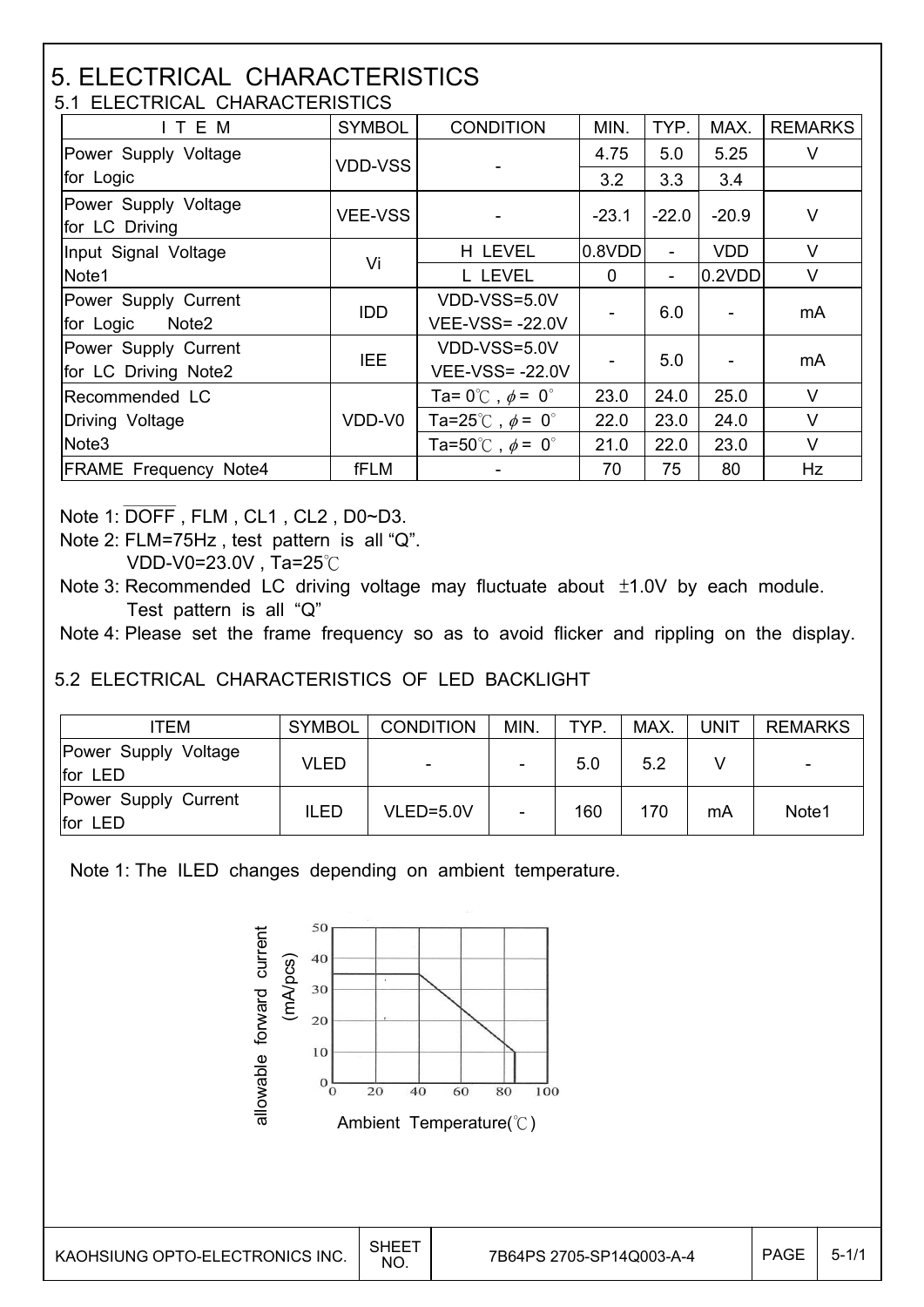## 6. OPTICAL CHARACTERISTICS 6.1 OPTICAL CHARACTERISTICS OF LCD

Ta=25 $\degree$ C (Backlight on)

| ITEM                 | <b>SYMBOL</b> | <b>CONDITION</b>                      | MIN.           | TYP. | MAX.           | <b>UNIT</b>    | <b>REMARKS</b>    |
|----------------------|---------------|---------------------------------------|----------------|------|----------------|----------------|-------------------|
| Viewing Area         | $02 - 01$     | $K \geq 2.0$                          | $\blacksquare$ | 40   | $\blacksquare$ | deg            | Note 1.2          |
|                      |               | $\phi = 0^\circ$ , $\theta = 0^\circ$ | $\blacksquare$ | 6    | $\blacksquare$ | $\blacksquare$ | Note <sub>3</sub> |
| Response Time (Rise) | tr            | $\phi = 0^\circ$ , $\theta = 0^\circ$ |                | 250  | $\blacksquare$ | ms             | Note4             |
| Response Time (Fall) | tf            | $\phi = 0^\circ$ , $\theta = 0^\circ$ | ۰              | 190  | ۰              | ms             | Note4             |

Note 1: Definition of  $\theta$  and  $\phi$ (Normal) Viewing direction



# **RIGHT**

(Measure condition by KOE)

Note 3 : Definition of contrast"K" Brightness on selected dot (B1)  $K =$ 

Brightness on non-selected dot (B2)





Note 2 : Definition of viewing angle  $\phi$ 1 and  $\phi$  2



Contrast ratio K vs viewing angle  $\phi$ 

## Note 4 : Definition of optical response

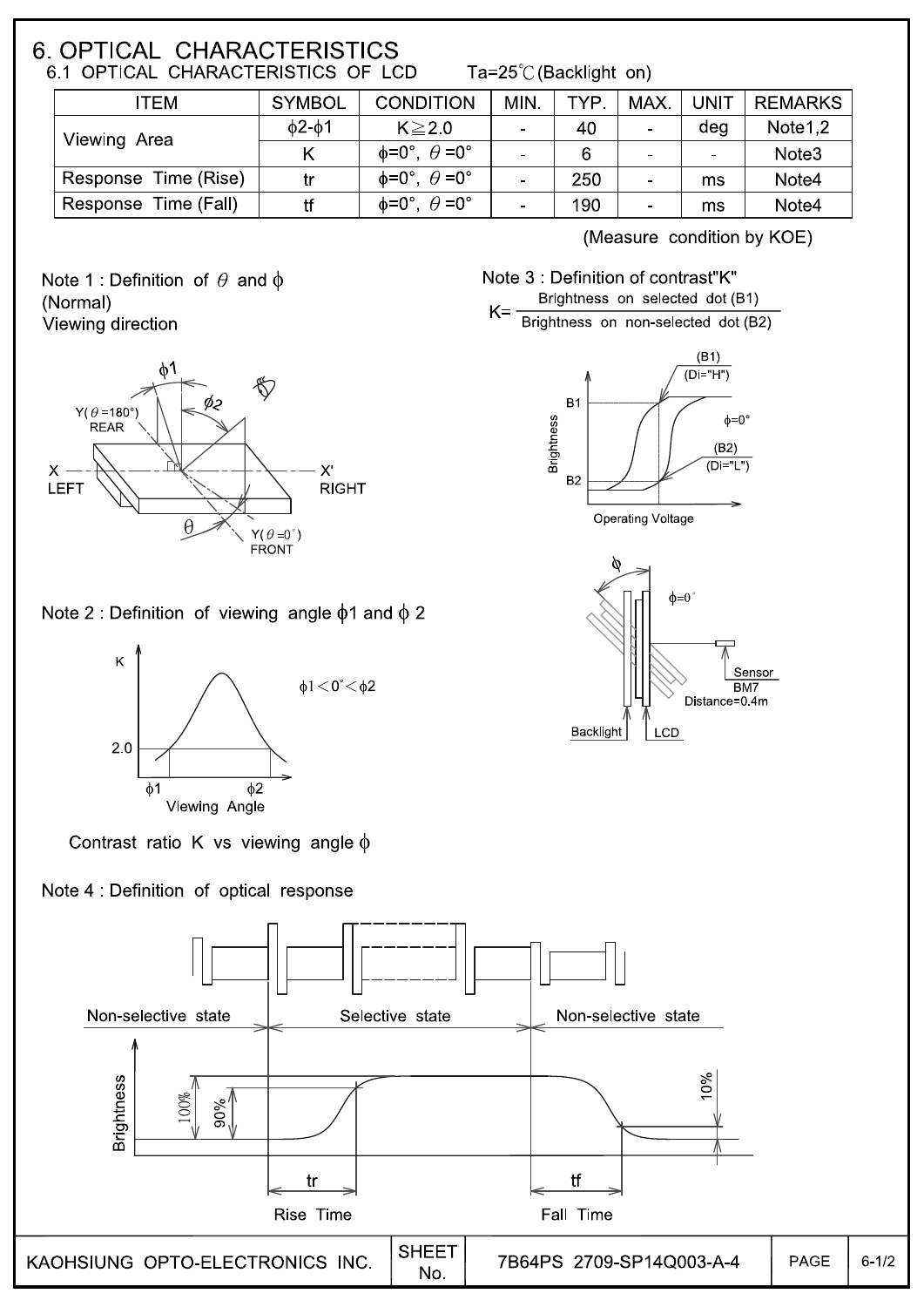6.2 OPTICAL CHARACTERISTICS OF BACKLIGHT

| T E M                        | MIN.                     | TYP                      | MAX. | JNIT              | <b>REMAKS</b>     |
|------------------------------|--------------------------|--------------------------|------|-------------------|-------------------|
| <b>Brightness</b>            | $\overline{\phantom{a}}$ | 200                      |      | cd/m <sup>2</sup> | ILED=160mA        |
| <b>Brightness Uniformity</b> | $\overline{\phantom{a}}$ | $\overline{\phantom{a}}$ | ±30  | $\%$              | Note <sub>1</sub> |

Ta= $25^{\circ}$ C, Display data should be all "ON".

 $\overline{\phantom{a}}$ 

The LCD driving voltage should be adjusted at the voltage where the peak contrast is obtained.

Note 1: Measure of the following 9 places on the display.

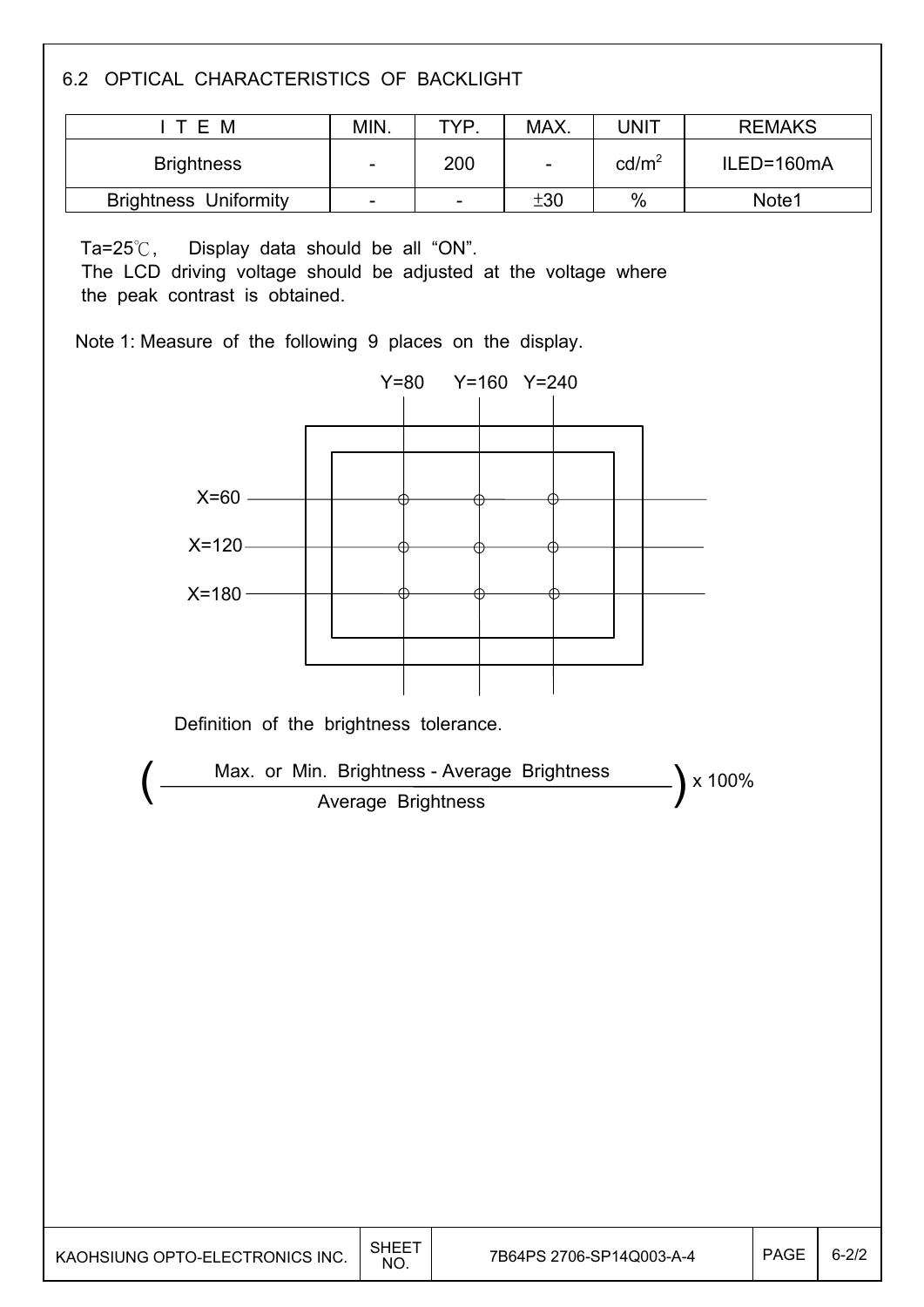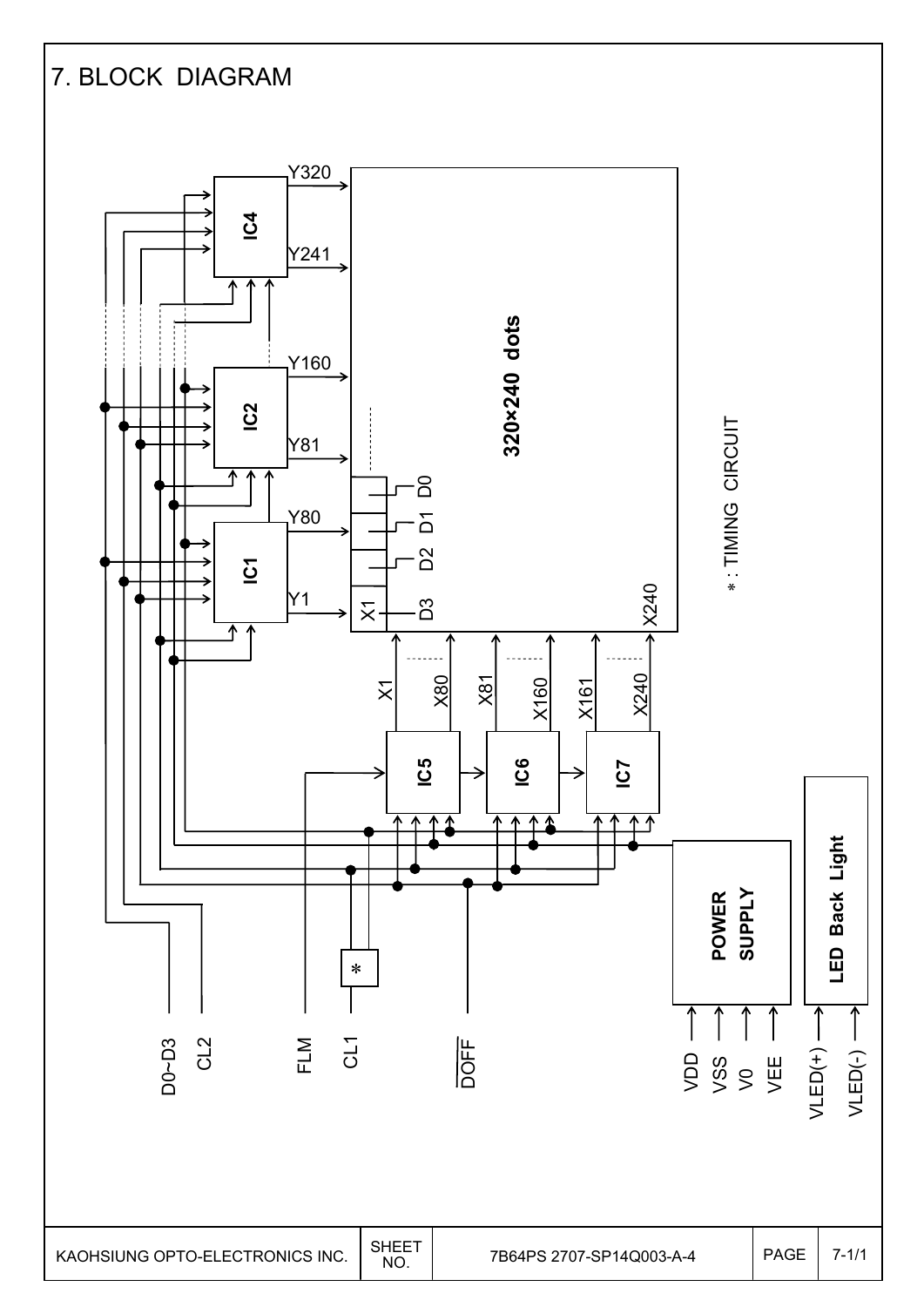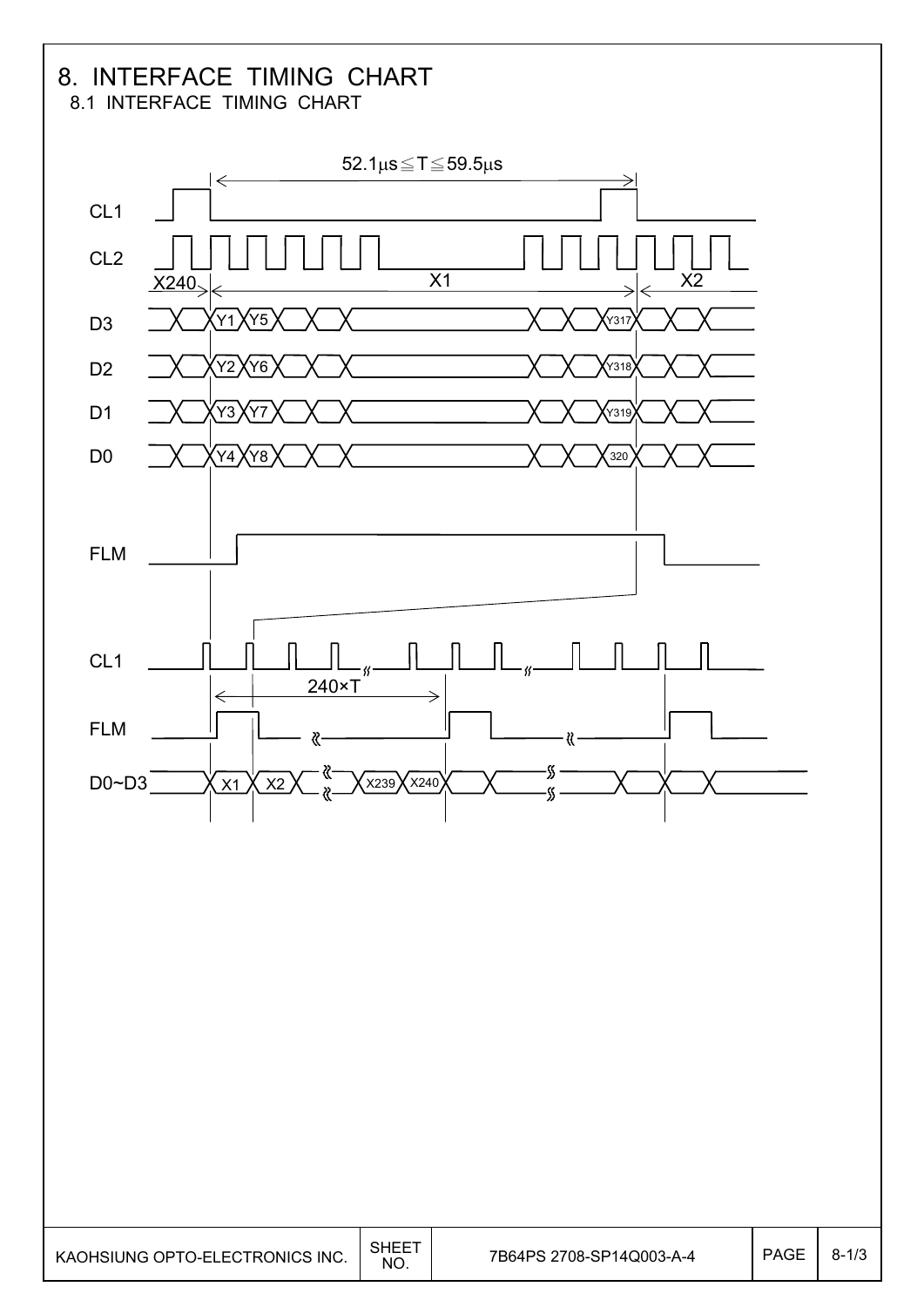## 8.2 TIMING CHARACTERISTICS

 $\overline{\phantom{a}}$ 

| <b>ITEM</b>             | <b>SYMBOL</b> | MIN. | TYP.                     | MAX.   | <b>UNIT</b> |
|-------------------------|---------------|------|--------------------------|--------|-------------|
| CL2 frequency           | fCP           |      |                          | 6.5    | <b>MHz</b>  |
| CL2 pulse width         | tW            | 45   | $\overline{\phantom{a}}$ |        | ns          |
| CL2 rise, fall time     | tr, tf        |      |                          | 50     |             |
|                         |               |      |                          | Note 1 | ns          |
| Data set up time        | tDSU          | 30   | $\overline{\phantom{0}}$ |        | ns          |
| Data hold time          | tDHD          | 30   | $\overline{\phantom{a}}$ |        | ns          |
| CL1 set up time         | tLSU          | 80   |                          |        | ns          |
| CL1 clock hold time     | <b>tHCL</b>   | 120  |                          |        | ns          |
| "FLM" set up time       | tSETUP        | 100  |                          |        | ns          |
| "FLM" hold time         | <b>tHOLD</b>  | 100  |                          |        | ns          |
| " $CL1"$<br>pulse width | tWC           | 125  | $\overline{\phantom{a}}$ |        | ns          |

Note 1: tr, tf <  $\frac{1/fcp-2tW}{2}$  and tr, tf  $\leq$  50ns 2



KAOHSIUNG OPTO-ELECTRONICS INC.  $\Big|\begin{array}{c} \text{SHEET} \ \text{NO} \end{array}\Big|$ 7B64PS 2708-SP14Q003-A-4 | PAGE | 8-2/3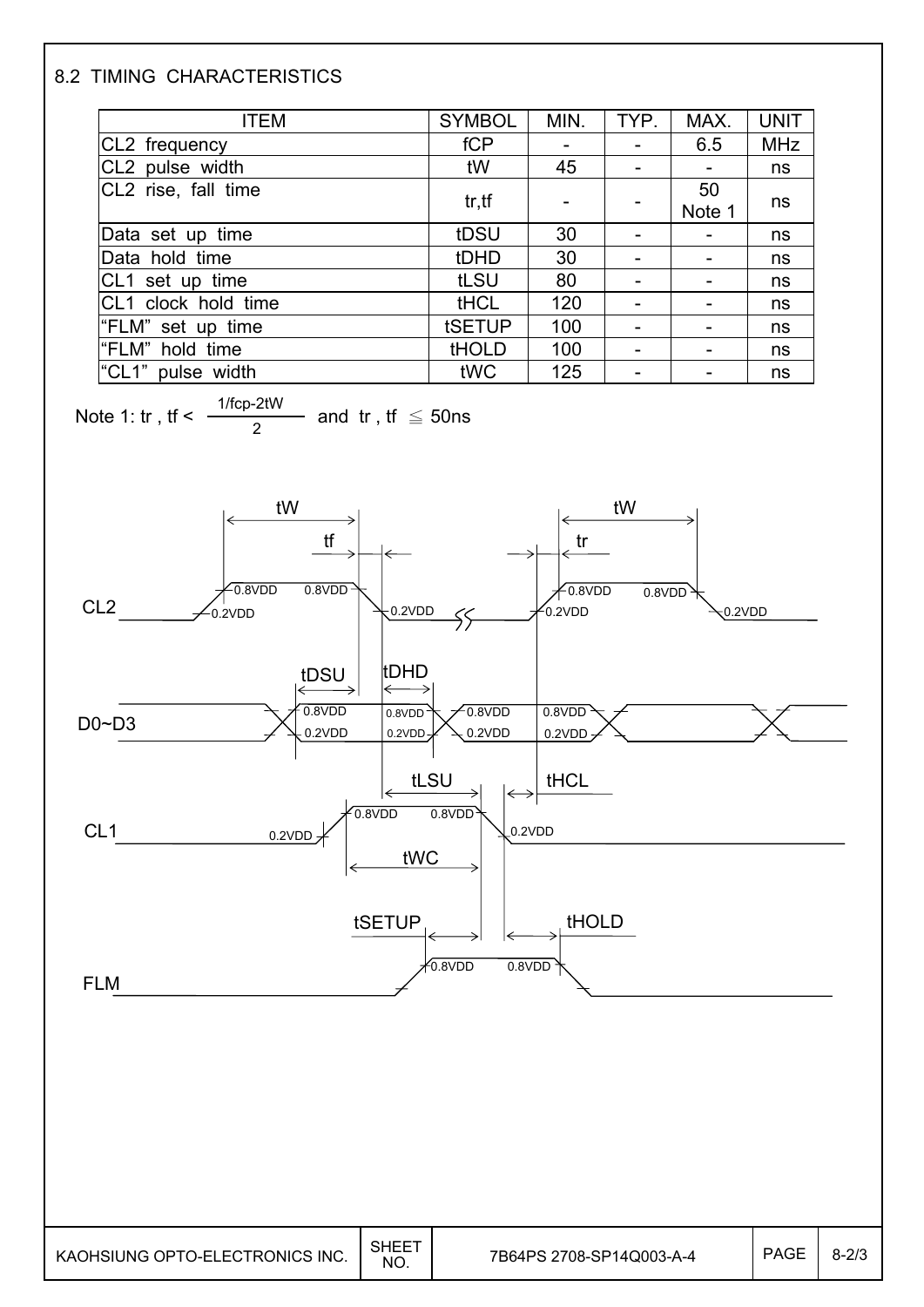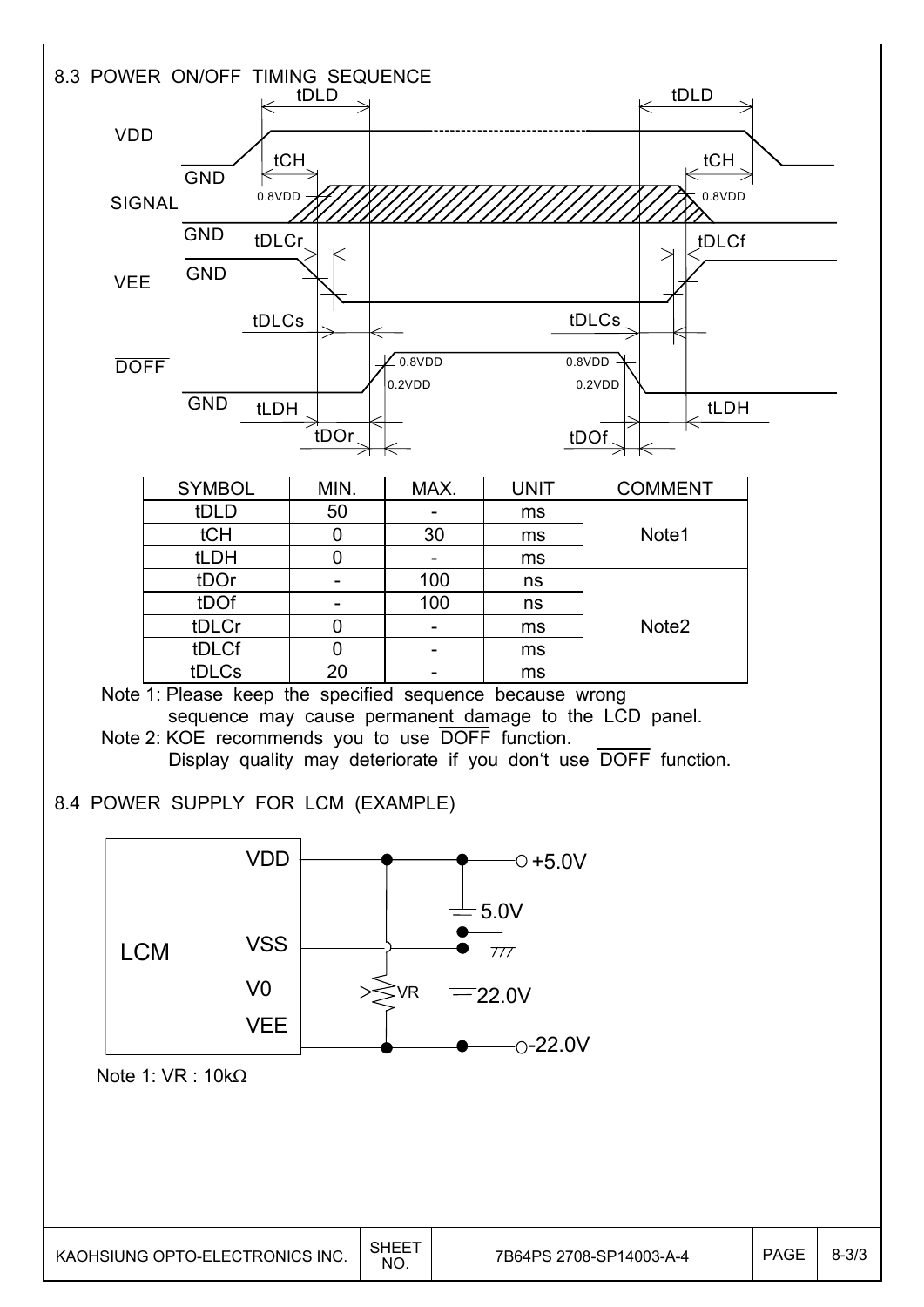# 9.OUTLINE DIMENSIONS 9.1 OUTLINE DIMENSIONS

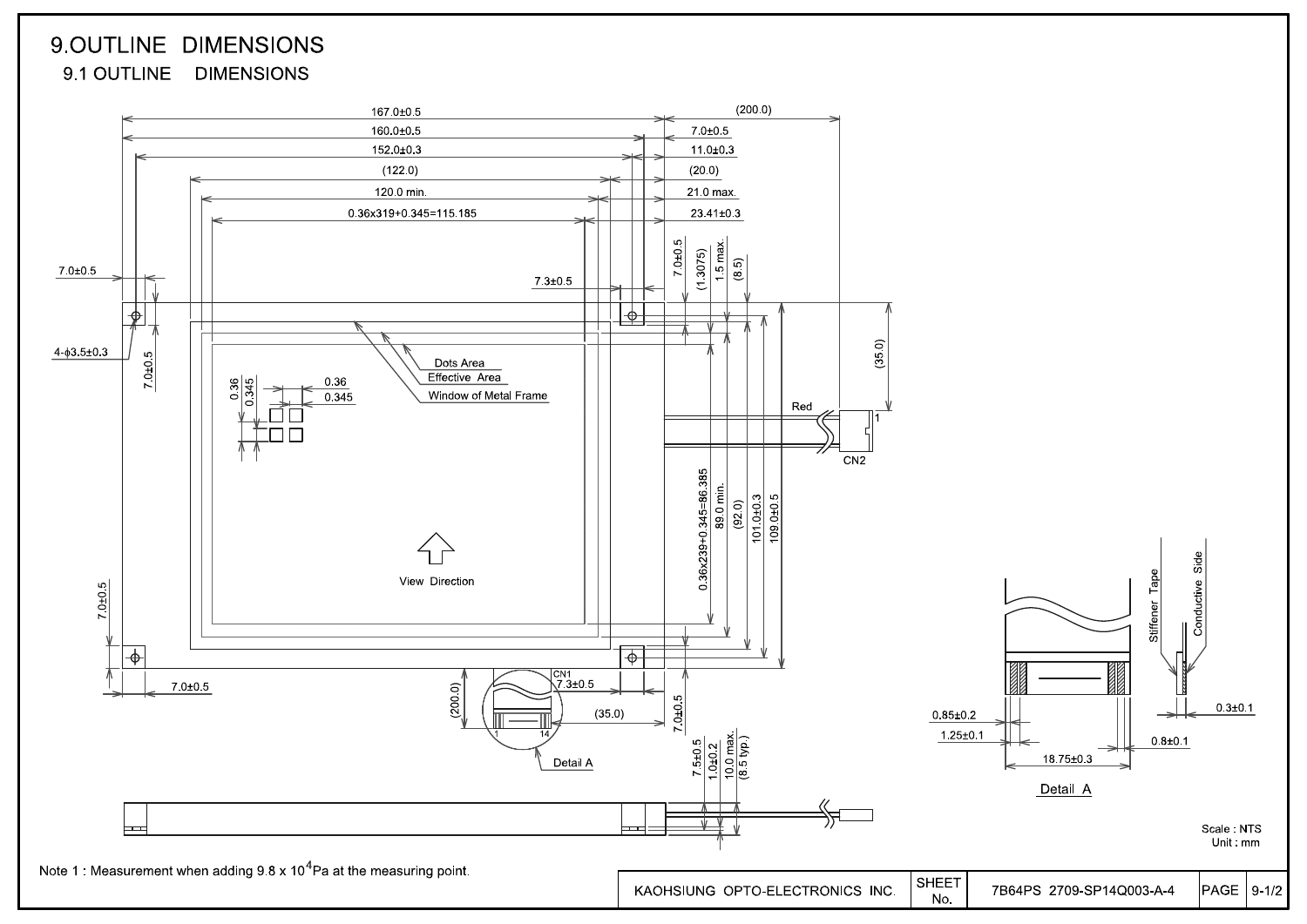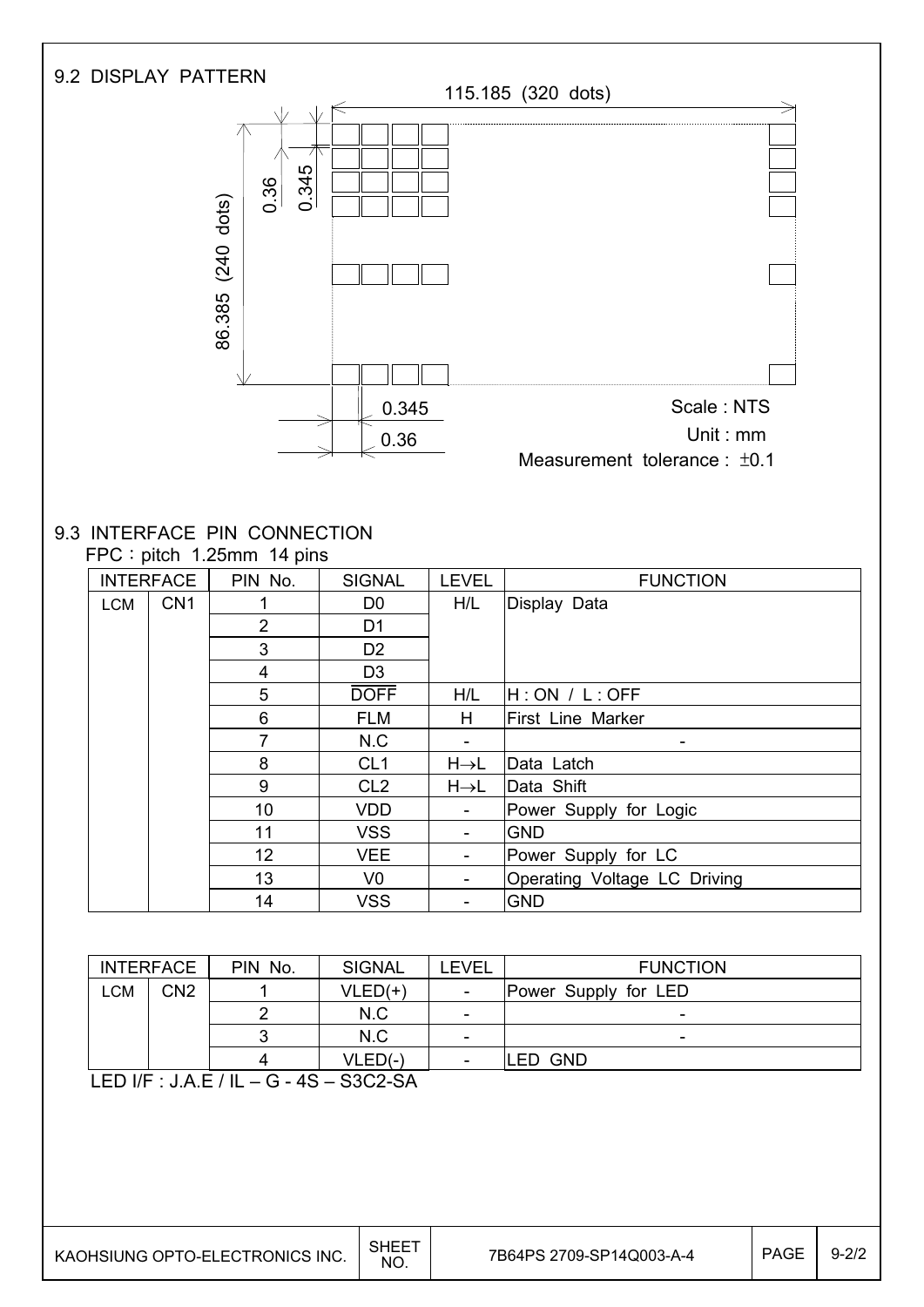# 10. APPEARANCE STANDARD

## 10.1 APPEARANCE INSPECTION CONDITION

- Visual inspection should be done under the following condition.
- (1) The inspection should be done under in the dark room.
- (2) The distance between eyes of an inspector and the LCD module is 25cm.
- (3) The viewing zone is shown the figure .
	- Viewing angle  $\leq 25^\circ$



## 10.2 DEFINITION OF EACH ZONE

- A zone : Within the effective area specified at page 9-1/2 of this document.
- B zone : Area between the window of metal frame and the effective area line specified at page 9-1/2 of this document.



| KAOHSIUNG OPTO-ELECTRONICS INC. | SHEET<br>NO. | 7B64PS 2710-SP14Q003-A-4 | <b>PAGE</b> | $10 - 1/3$ |
|---------------------------------|--------------|--------------------------|-------------|------------|
|---------------------------------|--------------|--------------------------|-------------|------------|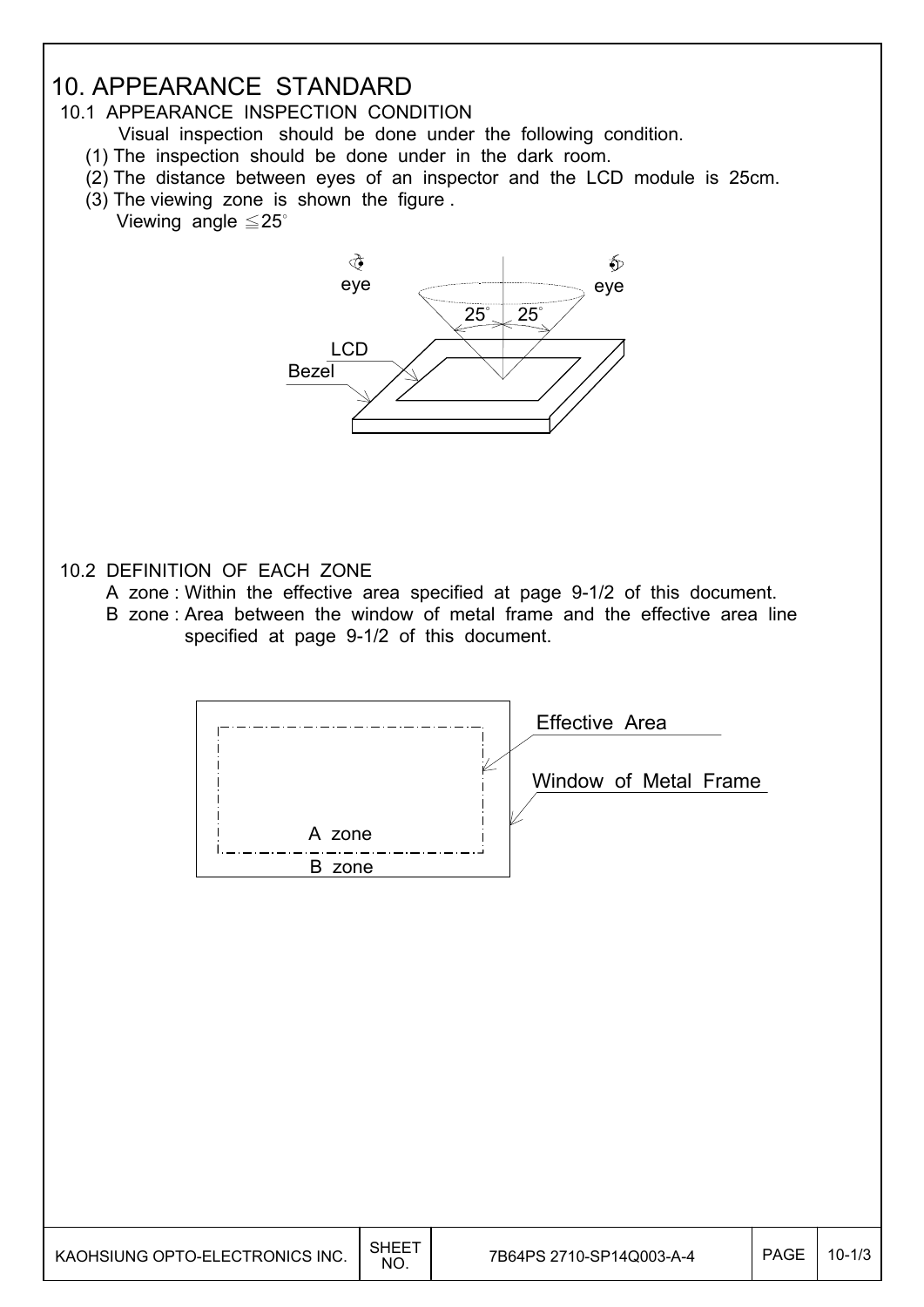#### 10.3 APPEARANCE SPECIFICATION

 \*) If a problem occurs in respect to any of these items , both parties(Customer and KOE) will discuss in more detail.

| No. | <b>ITEM</b>           | <b>CRITERIA</b>            |                                       |                |                          |        | B |
|-----|-----------------------|----------------------------|---------------------------------------|----------------|--------------------------|--------|---|
|     | <b>Scratches</b>      | Serious one is not allowed |                                       |                |                          | $\ast$ |   |
|     | Dent                  |                            | Serious one is not allowed            |                |                          |        |   |
|     | Wrinkles in Polarizer |                            | Serious one is not allowed            |                |                          |        |   |
|     | <b>Bubbles</b>        | Average diameter           |                                       |                | Maximum number           |        |   |
|     |                       | D(mm)                      |                                       |                | acceptable               |        |   |
|     |                       | $D \leq 0.2$               |                                       |                | Ignore                   |        |   |
|     |                       | $0.2 < D \le 0.3$          |                                       |                | 12                       |        |   |
|     |                       | $0.3 < D \le 0.5$          |                                       |                | 3                        |        |   |
|     |                       | 0.5 < D                    |                                       |                | None                     |        |   |
|     | Stains,               |                            |                                       | Filamentous    |                          |        |   |
|     | Foreign Materials,    | Length                     | Width                                 |                | Maximum number           |        |   |
|     | Dark Spot             | L(mm)                      | W/mm)                                 |                | acceptable               |        |   |
|     |                       | $L \leq 2.0$               | $W \le 0.03$                          |                | Ignore                   | ◯      |   |
| L   |                       | $L \le 3.0$                | $0.03\!<\!W\!\leq\!0.05$              |                | 6                        |        |   |
|     |                       | $L \leq 2.5$               | $0.05\!<\!W\!\leq\!0.1$               |                |                          |        |   |
|     |                       |                            | Round                                 |                |                          |        |   |
|     |                       | Average diameter           | Maximum number                        |                | Minimum                  |        |   |
| С   |                       | D(mm)                      | acceptable                            |                | space                    |        |   |
|     |                       | D < 0.2                    | Ignore                                |                |                          | $(\ )$ |   |
|     |                       | $0.2 \leq D < 0.33$        | 8                                     |                | 10 <sub>mm</sub>         |        |   |
|     |                       | $0.33 \leq D$              | None                                  |                |                          |        |   |
| D   |                       | Total                      |                                       |                | Filamentous + Round = 10 |        |   |
|     |                       |                            | Those wiped out easily are acceptable |                |                          | ◯      |   |
|     | Pinhole               | Average diameter           |                                       |                | Maximum number           |        |   |
|     |                       | D(mm)                      |                                       |                | acceptable               |        |   |
|     |                       | $D \leq 0.15$              |                                       |                | Ignore                   |        |   |
|     |                       | $0.15 < D \le 0.3$         |                                       |                | 10                       |        |   |
|     |                       | $C \leq 0.015$             |                                       |                | Ignore                   |        |   |
|     | Contrast              | Average<br>Maximum         |                                       | Minimum        |                          |        |   |
|     | Irregularity          | diameter                   | number<br>space                       |                |                          |        |   |
|     | (Spot)                | D(mm)                      |                                       | acceptable     |                          |        |   |
|     |                       | $D \leq 0.25$              |                                       | Ignore         |                          |        |   |
|     |                       | $0.25 < D \le 0.35$        |                                       | 10             | 20mm                     |        |   |
|     |                       | $0.35 < D \le 0.5$         |                                       | $\overline{4}$ | 20mm                     |        |   |
|     |                       | 0.5 < D                    |                                       | None           | $\overline{\phantom{0}}$ |        |   |

 $\overline{\phantom{a}}$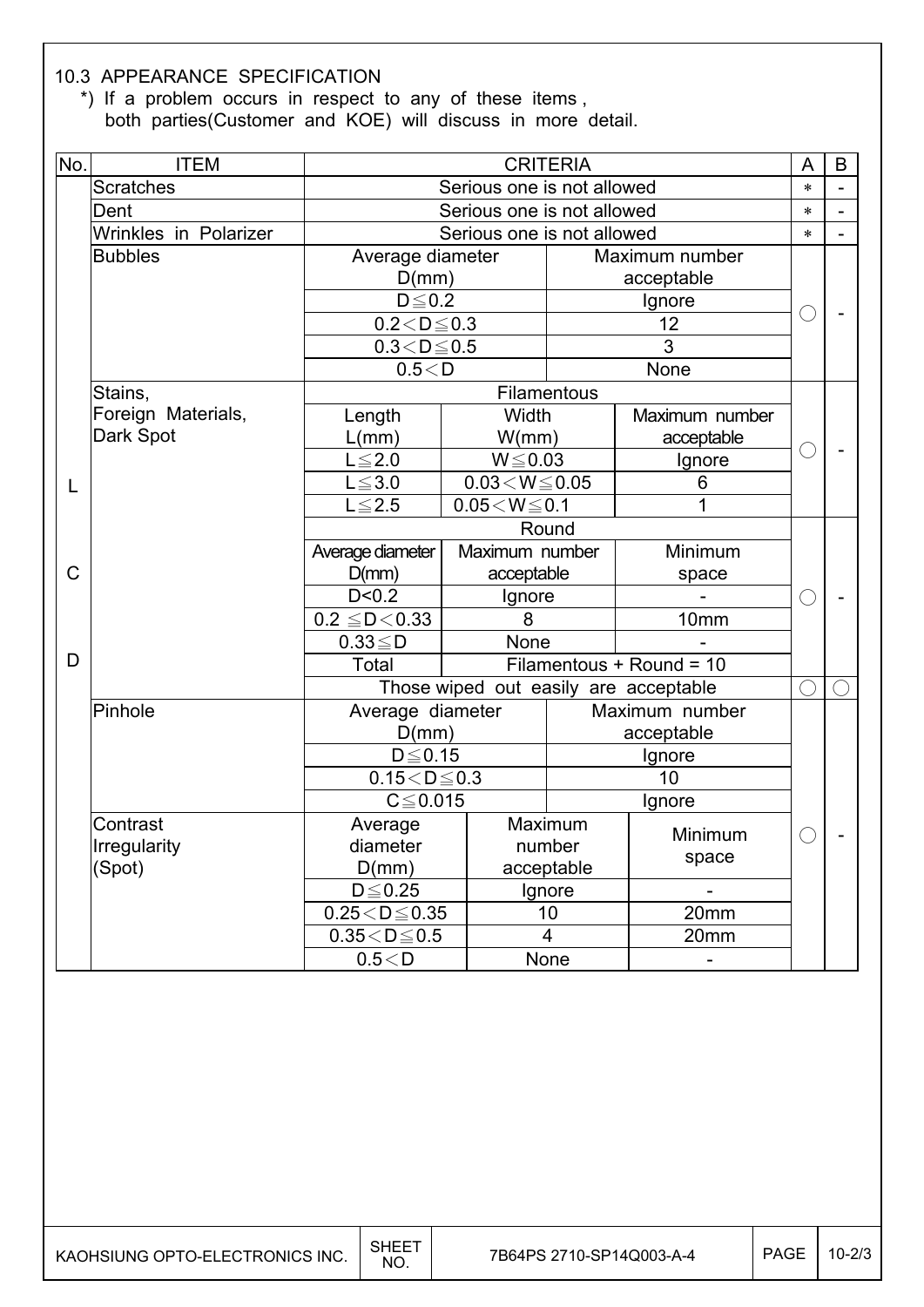| No.    | <b>ITEM</b>                                         |                | <b>CRITERIA</b> |                                 |                  |      |   |  |  |
|--------|-----------------------------------------------------|----------------|-----------------|---------------------------------|------------------|------|---|--|--|
|        | Contrast<br>Irregularity<br>'Line)<br>(Filamentous) | Width<br>D(mm) | Length<br>L/mm) | Maximum<br>number<br>acceptable | Minimum<br>space |      |   |  |  |
| ┕      |                                                     | $W \le 0.25$   | $L \leq 1.2$    |                                 | 20mm             |      |   |  |  |
| C<br>D |                                                     | $W \le 0.2$    | $L \leq 1.5$    | 3                               | 20mm             |      | - |  |  |
|        |                                                     |                | $W \le 0.15$    | $L \leq 2.0$                    | 3                | 20mm |   |  |  |
|        |                                                     | $W \le 0.1$    | $L \leq 3.0$    | 4                               | 20mm             |      |   |  |  |
|        |                                                     |                | Total           |                                 | 6                |      |   |  |  |

| No.    | ITEM                     | <b>CRITERIA</b>        |              |             |
|--------|--------------------------|------------------------|--------------|-------------|
|        | Dark Spots, White Spots  | $D \le 0.4$<br>D > 0.4 |              | Ignore      |
|        | Foreign Materials (Spot) |                        |              | None        |
| Е<br>D | Foreign Materials (Line) | $W \le 0.2$            | L < 2.5      | $\leq$ 1    |
|        |                          | $W \le 0.2$            | L > 2.5      | <b>None</b> |
|        |                          | W > 0.2                |              | <b>None</b> |
| B      | <b>Scratches</b>         | $W \le 0.1$            |              | Ignore      |
|        |                          | $0.1 < W \le 0.2$      | $L \le 11.0$ | $\leq$ 1    |
|        |                          | $0.1 < W \le 0.2$      | $L \ge 11.0$ | <b>None</b> |
|        |                          | W > 0.2                |              | None        |

Note 1 : Definition of average diameter D



Note 2 : Definition of length L and width W



Note 3 : Definition of pinhole



c : Salience

2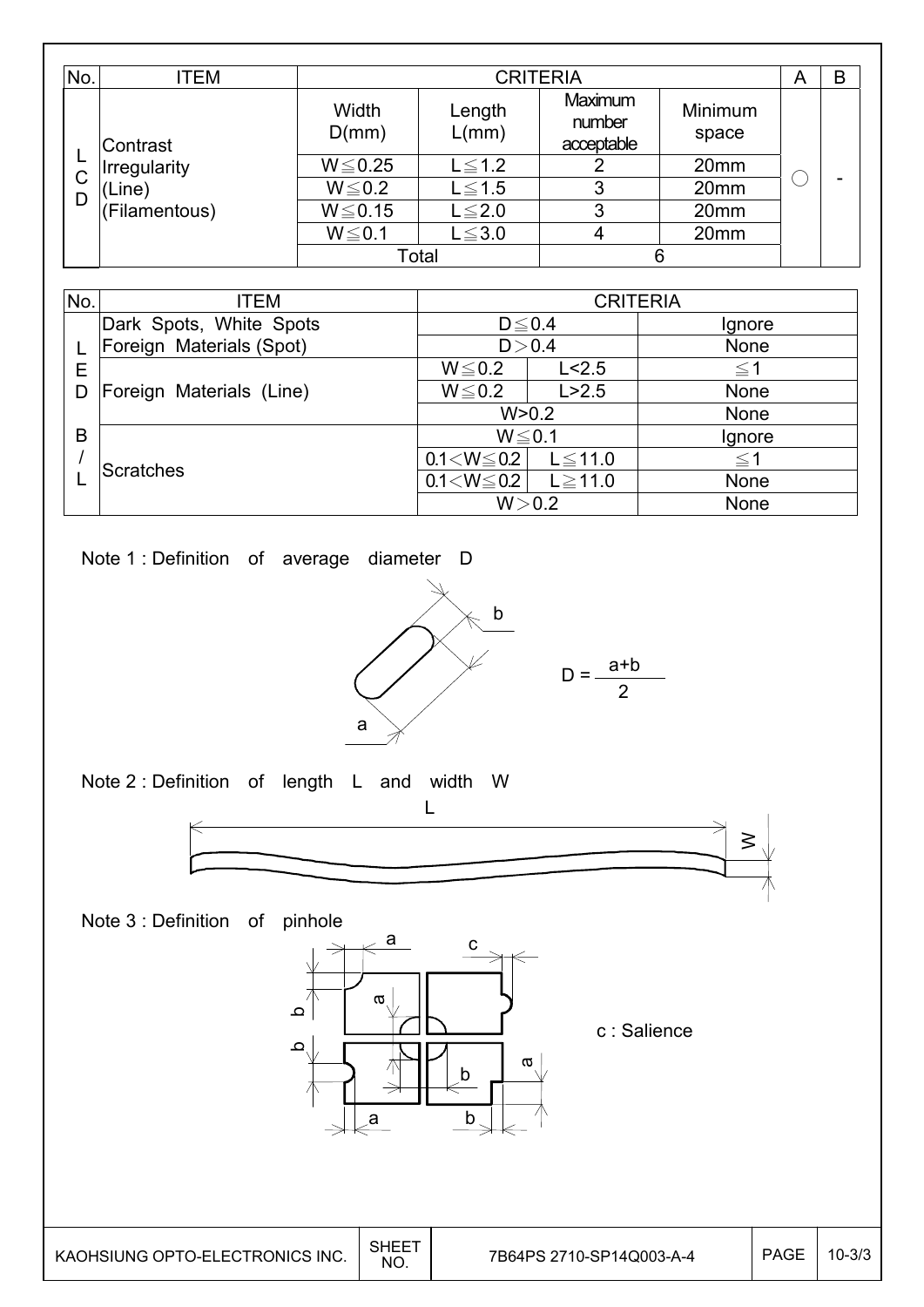# 11. PRECAUTION IN DESIGN

- 11.1 LC DRIVING VOLTAGE (VEE) AND VIEWING ANGLE RANGE Setting VEE out of the recommended condition will be a cause for a change of viewing angle range.
- 11.2 PRECAUTIONS AGAINST STATIC CHARGE As this module contains C-MOS LSIs , it is not strong against electrostatic discharge. Make certain that the operator's body is connected to the ground through a list band etc. And don't touch I/F pins directly.
- 11.3 POWER ON SEQUENCE

 Input signals should not be applied to LCD module before power supply voltage is applied and reaches to specified voltage (VDD). If above sequence is not kept, C-MOS LSIs of LCD modules may be damaged due to latch up problem.

- 11.4 PACKAGING
- (1) No leaving product is preferable in the place of high humidity for a long period of time. For their storage in the place where temperature is  $35^{\circ}$  or higher, special care to prevent them from high humidity is required. A combination of high temperature and high humidity may cause them polarization degradation as well as bubble generation and polarizer peel-off. Please keep the temperature and humidity within the specified range for use and storage.
- (2) Since polarizers tend to be easily damaged, They should be handled full with care so as not to get them touched, pushed or rubbed.
- (3) As the adhesives used for adhering polarizers are made of organic substances which will be deteriorated by a chemical reaction with such chemicals as acetone, toluene, ethanol and isopropyl alcohol. The following solvents are recommended for use: normal hexane

Please contact us when it is necessary for you to use chemicals.

- (4) Lightly wipe to clean the dirty surface with absorbent cotton waste or other soft material like chamois , soaked in the chemicals recommended without scrubbing it hardly. To prevent the display surface from damage and keep the appearance in good state, it is sufficient, in general, to wipe it with absorbent cotton.
- (5) Immediately wipe off saliva or water drop attached on the display area because its long period adherance may cause deformation or faded color on the spot.
- (6) Foggy dew deposited on the surface due to coldness will be caused for polarizer damage, stain and dirt on product. When necessary to take out the products from some place at low temperature for test, etc. It is required for them to be warmed up in a container once at the temperature higher than that of room.

 $\overline{\phantom{a}}$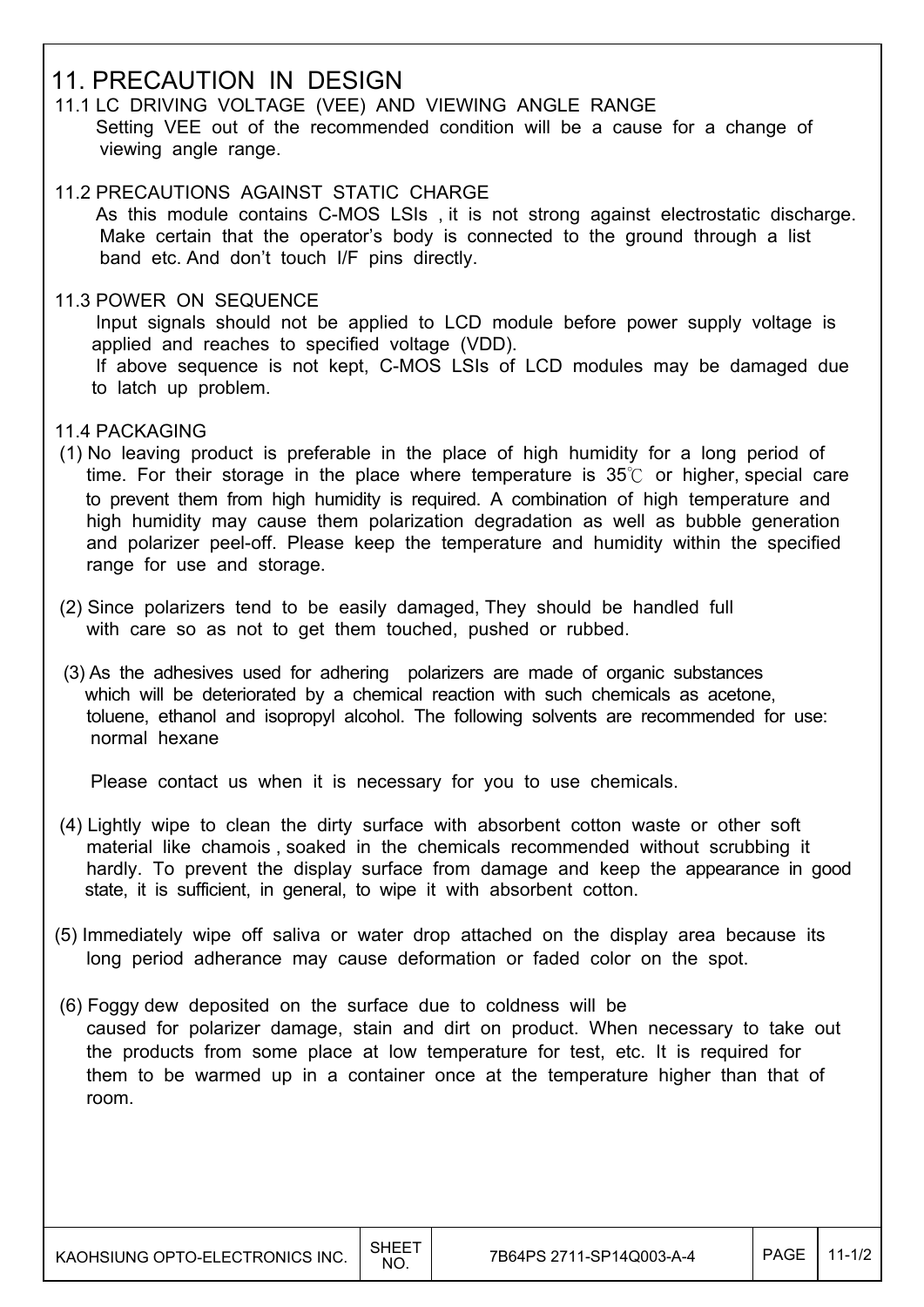- (7) Touching the display area and contact terminals with bare hands and contaminating them are prohibited, because the stain on the display area and poor insulation between terminals are often caused by being touched by bare hands. (Some cosmetics are detrimental to polarizers.)
- (8) In general the quality of glass is fragile so that it tends to be cracked or chipped in handling, specially on its periphery. Be careful not to give it sharp shock caused by dropping down, etc.

#### 11.5 CAUTION FOR OPAERATION

- (1) It is an indispensable condition to drive LCDs within the specified voltage limit since the higher voltage than the limit causes the shorter LCD life. An electrochemical reaction due to direct current causes LCDs undesirable deterioration , so that the use of direct current driver should be avoided.
- (2) Response time will be extremely delayed at lower temperature than the operating temperature range and on the other hand at higher temperature LCDs show dark blue color in them. However those phenomena do not mean malfunction or out of order with LCDs which will come back in the specified operating temperature range.
- (3) If the display area is pushed hard during operation, some font will be abnormally displayed but it resumes normal condition after turning off once.
- (4) A slight dew depositing on terminals is a cause for electrochemical reaction resulting in terminal open circuit. Usage under the relative condition of  $40^{\circ}$  50%RH or less is required.
- 11.6 STORAGE

 In case of storing for a long period of time (for instance , for years) for the purpose of replacement use , the following ways area recommended.

- (1) Storage in a polyethylene bag with the opening sealed , so the fresh air will not be entered from outside .
- (2) Placing in a dark place where neither exposure to direct sunlight nor light is , keeping temperature in the range from  $0^{\circ}$  to  $35^{\circ}$ .
- (3) Storing with no touch on polarizer surface by anything else. (It is recommended to store them as they have been contained in the inner container at the time of delivery from us.)

#### 11.7 SAFETY

- (1) It is recommendable to crash damaged or unnecessary LCDs into pieces and wash off liquid crystal by either of solvents such as acetone and ethanol , which should be burned up later.
- (2) When any liquid leaked out of a damaged glass cell comes in contact with your hands , please wash it off well with soap and water.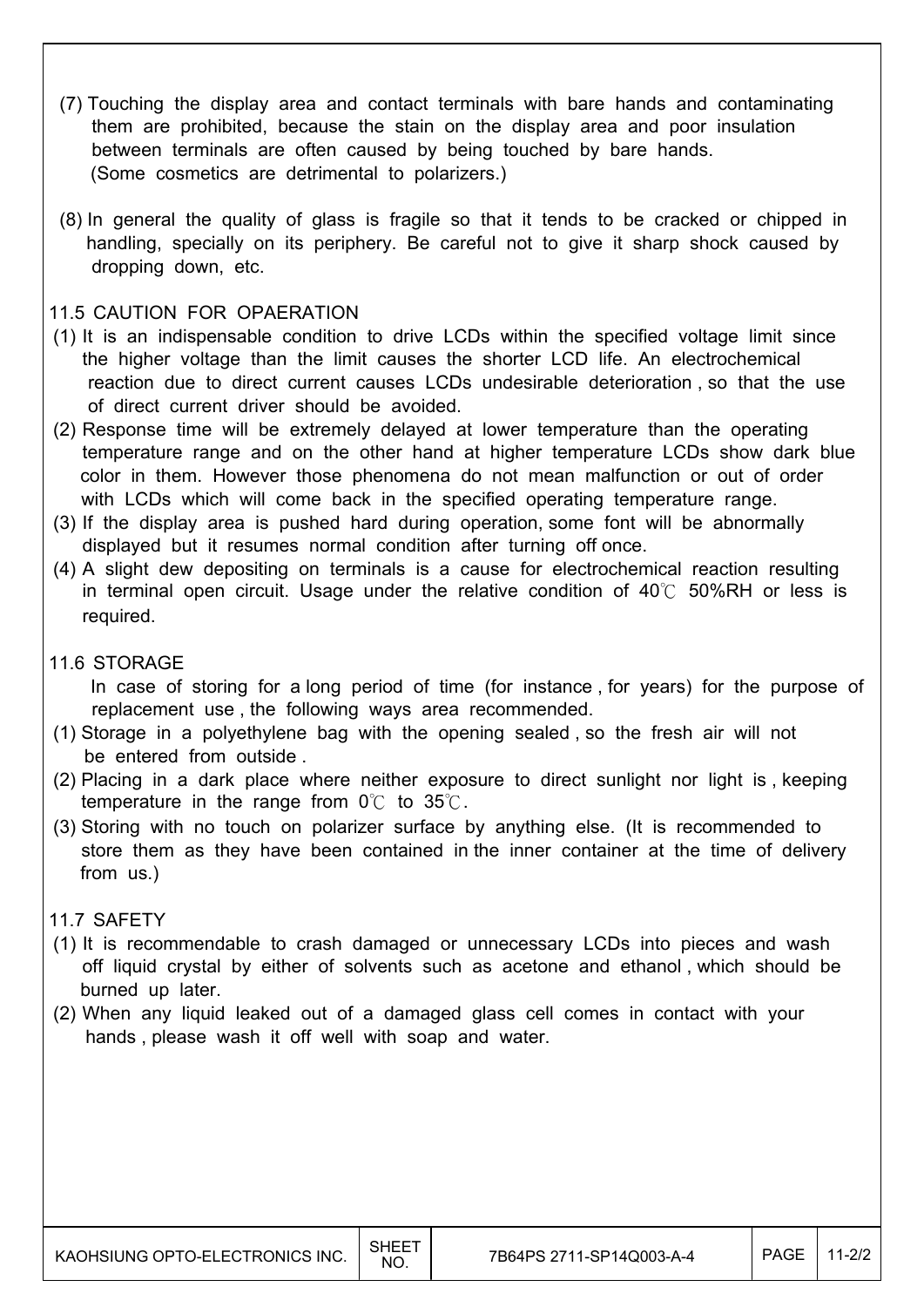#### 12. DESIGNATION OF LOT MARK 12.1 LOT MARK Lot mark is consisted of 5 digits for production lot and 6 digits for production control. Week (day in calendar) Figure in lot mark Month Figure in lot mark Month Figure in lot mark Year | Figure in lot mark  $2012$  2 2013 3  $2014$  4 2015 5  $2016$  6  $8 || 0 || 4 || 1$ Year Month Week T Digits for production control T : Made in Taiwan

| Jan. | 01 | Jul. | 07 |
|------|----|------|----|
| Feb. | 02 | Aug. | 08 |
| Mar. | 03 | Sep. | 09 |
| Apr. | 04 | Oct. | 10 |
| May  | 05 | Nov. | 11 |
| Jun. | 06 | Dec. | 12 |
|      |    |      |    |

| Week              | Figure in |  |
|-------------------|-----------|--|
| (day in calendar) | lot mark  |  |
| $1 - 7$           |           |  |
| 8~14              | 2         |  |
| $15 - 21$         | 3         |  |
| $22 - 28$         | 4         |  |
| $29 - 31$         | 5         |  |

#### 12.2 SERIAL No.

Serial No. is consisted of 6 digits number (000001~999999).

## 12.3 LOCATION OF LOT MARK

Label is bring attached on the back side of module.

## 12.4 REVISION(Rev.) CONTROL

| Rev No. | ITFM                                                          |  |  |  |
|---------|---------------------------------------------------------------|--|--|--|
|         |                                                               |  |  |  |
| A       | Backlight life time : 40kh<br>Mcount IC:MN73099HED(Panasonic) |  |  |  |
|         | Transistor:2SA1036K(ROHM)                                     |  |  |  |
|         | Backlight life time : 40kh                                    |  |  |  |
| B       | Mcount IC:IT7001M(ITE)                                        |  |  |  |
|         | Transistor:2SA1576(ROHM)                                      |  |  |  |
|         |                                                               |  |  |  |